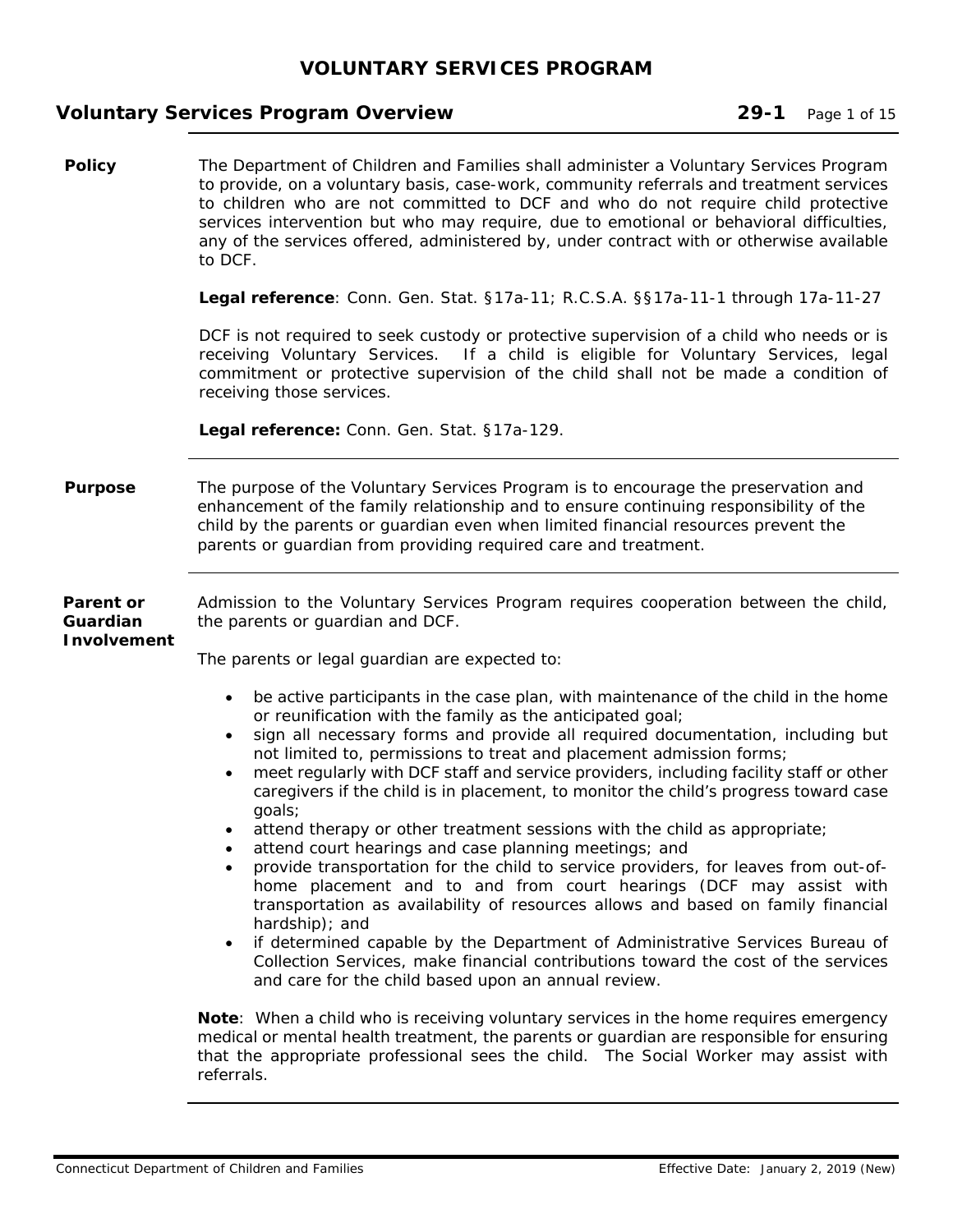## **Voluntary Services Program Overview 29-1** Page 2 of 15

**Role of DCF** DCF shall be responsible for:

- completing an assessment to determine eligibility consistent with state law and regulations;
- identifying the treatment needs of the child and family, taking into consideration their cultural and linguistic needs;
- developing, with the child and family, a case plan detailing time-limited measurable goals and objectives and the roles and responsibilities of each party;
- assisting the family in securing needed services;
- assisting the family in securing payment sources for services;
- providing casework services to the child and family;
- coordinating, if necessary, development of out-of-home placement referral materials;
- providing information and referral services and coordinating with other community services as needed;
- evaluating progress and planning for discharge from the Voluntary Services Program; and
- collaborating with other state agencies to support the child and facilitate the transition of the child's case to another state agency, where applicable.

**Eligibility for Services**  Except as listed in the admissions restrictions section below, a child may be deemed eligible for in-home services through the Voluntary Services Program if he or she:

- has an emotional, behavioral or substance use disorder diagnosable under the most recent edition of "Diagnostic and Statistical Manual of Mental Disorders" (DSM) (a child or youth with a "V code," developmental disorder or mental retardation, as defined in the DSM, shall only be eligible if the child also has an emotional, behavioral or substance use disorder and the alleviation of that disorder is the primary purpose of the request for Voluntary Services);
- has treatment needs that cannot be met through services currently available to the parent or quardian;
- has a disorder or disturbance that can be treated with services offered, administered by, under contract with or otherwise available to DCF at the time of application; and
- has not reached the age of 18 years at the time of the referral.

**Cross reference:** R.C.S. A. §17a-11-7.

**Note:** DCF shall not provide or arrange for the provision of any services which are a component of the child's Individualized Education Program (IEP) except as otherwise provided by law. (R.C.S. A. §17a-11-9)

| Eligibility for  | Except as listed in the admissions restrictions section below, a child may be deemed      |
|------------------|-------------------------------------------------------------------------------------------|
| <b>Placement</b> | eligible for out-of-home placement through the Voluntary Services Program if, in addition |
| <b>Services</b>  | to the criteria listed in the previous section:                                           |

 DCF has determined that out-of-home placement is the least restrictive alternative for treating the child's emotional or behavioral disorder;

(Continued next page)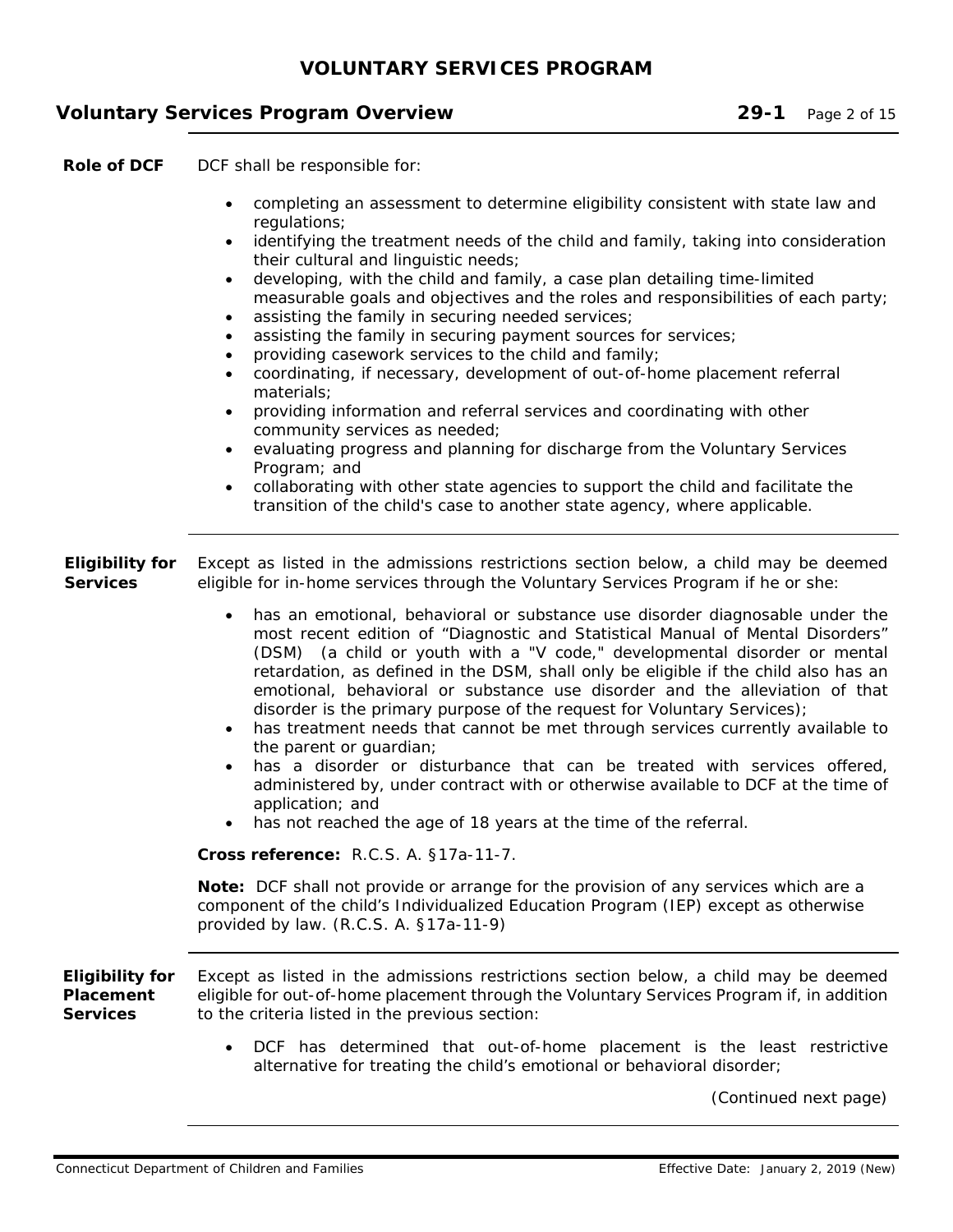# **Voluntary Services Program Overview 29-1** Page 3 of 15

| <b>Eligibility for</b><br>Placement<br><b>Services</b><br>(continued) | an appropriate DCF-approved treatment program or facility is available;<br>$\bullet$<br>there is a reasonably healthy parent-child relationship, and there is reason to<br>believe that the parent or guardian will continue to maintain a relationship with<br>the child while he or she is participating in the Voluntary Services Program and<br>will continue to be an active participant in all aspects of the planning and<br>treatment process; and<br>there is a reasonable expectation that the child will return to the parent or<br>$\bullet$<br>guardian when the case plan is completed.<br>Cross reference: R.C.S.A. §17a-11-7. |
|-----------------------------------------------------------------------|-----------------------------------------------------------------------------------------------------------------------------------------------------------------------------------------------------------------------------------------------------------------------------------------------------------------------------------------------------------------------------------------------------------------------------------------------------------------------------------------------------------------------------------------------------------------------------------------------------------------------------------------------|
| <b>Admission</b><br><b>Restrictions</b>                               | The following types of cases shall not be accepted under the Voluntary Services Program<br>unless the provisions of this section are waived by the Commissioner or designee.                                                                                                                                                                                                                                                                                                                                                                                                                                                                  |
|                                                                       | Cases for which DCF has not been provided with sufficient information, including financial<br>information, to establish eligibility;                                                                                                                                                                                                                                                                                                                                                                                                                                                                                                          |
|                                                                       | Cases where the child is the subject of a pending petition alleging that he or she is<br>neglected, abused or uncared for.                                                                                                                                                                                                                                                                                                                                                                                                                                                                                                                    |
|                                                                       | Cases where the child is or becomes the subject of an active Family Assessment<br>Response, an active child neglect or abuse investigation or an active child protective<br>services case.                                                                                                                                                                                                                                                                                                                                                                                                                                                    |
|                                                                       | Cases where the child is the subject of a pending delinquency petition; has been<br>adjudicated delinquent and is awaiting disposition; is on probation; or is currently<br>involved with the adult criminal justice system due to arrest, conviction, probation or<br>parole.                                                                                                                                                                                                                                                                                                                                                                |
|                                                                       | Cases where out-of-home placement of the child:<br>was made prior to the application for the Voluntary Services Program;<br>$\circ$<br>was made in a program or facility not approved or licensed by DCF;<br>$\circ$<br>was arranged without the prior approval of DCF; or<br>$\circ$<br>was made in a program or facility that does not meet the treatment needs<br>$\circ$<br>of the child as determined by DCF.                                                                                                                                                                                                                            |
|                                                                       | Cases where there is reasonable cause to believe that the child, or the parents or<br>guardian, will not cooperate with the case plan.                                                                                                                                                                                                                                                                                                                                                                                                                                                                                                        |
|                                                                       | <b>Note:</b> A prior substantiation of abuse or neglect of a child by the parent or guardian<br>does not render the child ineligible for the Voluntary Services Program.                                                                                                                                                                                                                                                                                                                                                                                                                                                                      |
|                                                                       | Cross reference: R.C.S.A. §17a-11-8.                                                                                                                                                                                                                                                                                                                                                                                                                                                                                                                                                                                                          |
| Application,<br><b>Assessment</b><br>and<br><b>Decisions</b>          | The Department of Children and Families may, in the Commissioner's discretion, admit<br>to the Voluntary Services Program any child who, in the Commissioner's opinion, could<br>benefit from any of the services offered or administered by or available to DCF. Any<br>parent or legal guardian may apply on behalf of his or her child who is under the age of<br>18 years old. Any child who is age 14 to 17 years old may apply on his or her own behalf.                                                                                                                                                                                |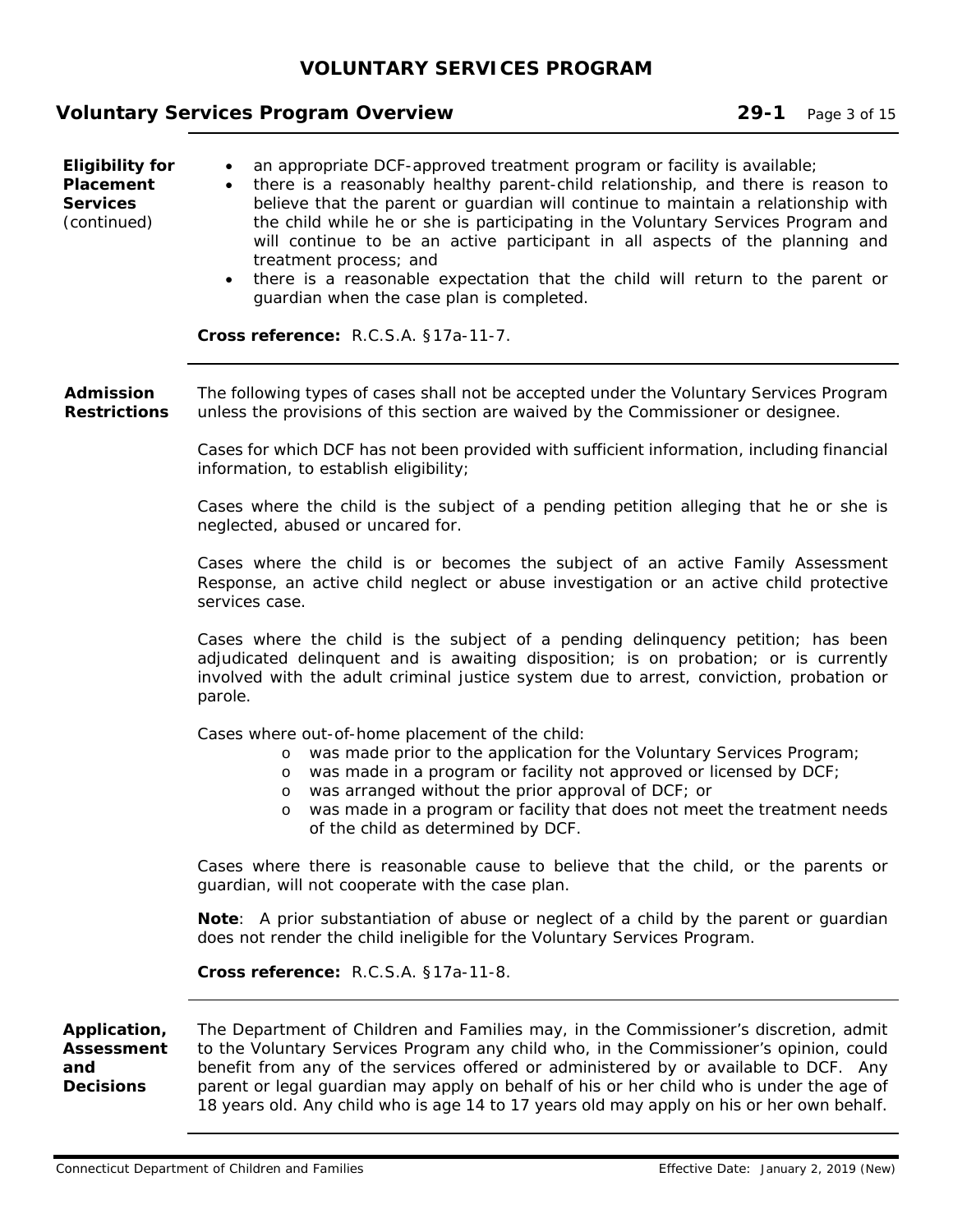#### **Voluntary Services Program Overview 29-1** Page 4 of 15

**Careline Responsibilities** age 14 years or older, must contact the DCF Careline to request services through DCF. To begin the Voluntary Services application process, the parent or guardian, or a child

The Careline Social Worker shall:

- provide the caller with basic information about the Voluntary Services Program;
- record the details of the request on the DCF-3019, "Voluntary Services Initial Request";
- inform the caller that the biological or adoptive parents of the child may be liable for a portion of the cost on a sliding scale;
- inform the caller that the biological or adoptive parents will be required to provide a recent federal income tax return and related financial documents, if available;
- inform the caller that lack of citizenship or immigration status is not grounds for denial;
- ask the caller if the child has been denied insurance coverage for the services that are being sought from DCF; and
- ask the caller if the child has a primary diagnosis of autism and whether the family has Husky A insurance and, if so, refer the family to the Beacon Health Autism Unit supported through the Department of Developmental Services.

If the parent or guardian has been denied insurance coverage for the services being sought from DCF, the Careline Social Worker shall:

- educate the parent or guardian regarding the assistance that can be provided by the State of Connecticut Office of the Healthcare Advocate;
- provide the parent or guardian with the Office of the Healthcare Advocate's contact information; and
- ask permission to release the DCF-3019, "Voluntary Services Initial Request", including contact information, to the Office of the Healthcare Advocate.
- **Obtaining an application**  If the parent or guardian grants verbal approval to release the DCF-3019, including contact information, to the Office of the Healthcare Advocate, the Careline Social Worker shall email the caller's name and phone number to the Office of the Healthcare Advocate and attach the DCF–3019.

If the parent or guardian refuses to permit a verbal referral, the Careline Social Worker shall note this in the record and continue with the intake process.

Upon completion of the intake process, the Careline Social Worker shall immediately forward the completed DCF-3019 to the appropriate Area Office for follow up.

**Immediate Services or Child Protective Service Concerns**  The Careline Social Worker shall determine whether or not the child's circumstances require immediate action. If immediate action is necessary, the Careline Social Worker, in consultation with the Supervisor and Program Supervisor, shall assist the family with arranging immediate services outside the DCF system (e.g., hospital, Emergency Mobile Psychiatric Services).

**Note:** If immediate child protection issues are identified during the Careline intake process, the Careline Social Worker shall initiate a child protective services intake for further assessment in addition to forwarding the application to the Area Office.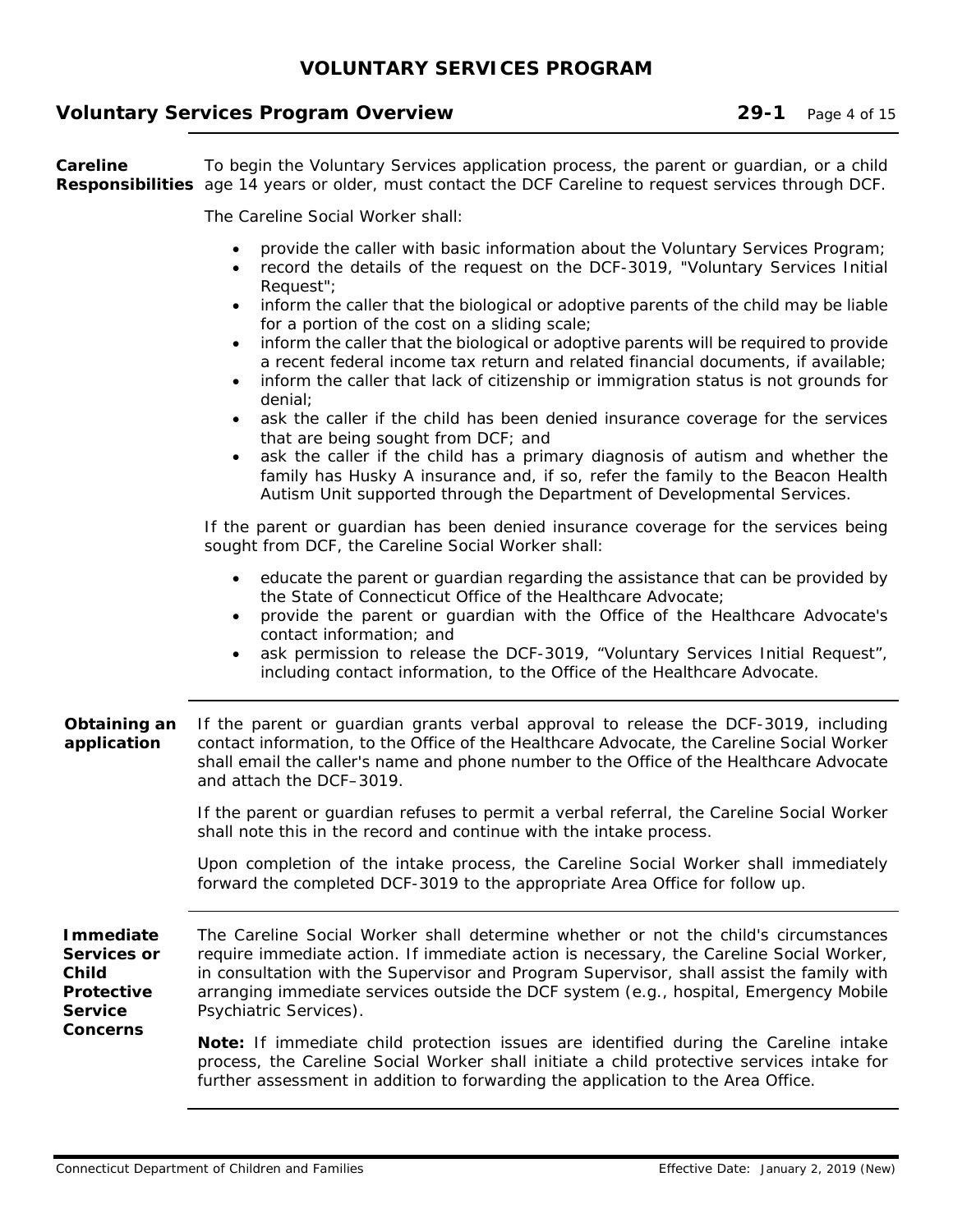### **Voluntary Services Program Overview 29-1** Page 5 of 15

**DCF Office Responsibilities** by the Area Office upon receipt of the DCF-3019 from Careline. A new Voluntary Services case, for purposes of eligibility assessment, shall be opened

> The Area Office Social Worker shall, within five business days of the referral from Careline, send the family or youth the following documents via certified mail:

- DCF-2175,"Voluntary Services Program Cover Letter";
- DCF-2177, "Voluntary Services Program Application";
- DCF-2236, "Notice of Privacy Practice" (HIPAA);
- DCF-3018, "Notice of Liability" (Legally Liable Relative);
- DCF-2131,"Authorization for Release of Information;"
- DCF-449, "Permission to Place and Treat Child in Parental Custody (Voluntary Services)" (only if child is to be placed out of the home);
- Office of Healthcare Advocate brochure (available in several languages); and
- "Authorization for Use and Disclosure of Private/Protected Health Information" (Office of Healthcare Advocate release).

**Note:** If the child is age 14 years or older, the child and the parents or guardian must sign separate OHA Authorizations.

| <b>Family and</b><br>Child<br><b>Responsibilities</b> | The parent or guardian, or a youth age 14 years or older, shall, within 60 days of the<br>initial request:                                                                                                                                                                                                                                                                                                  |  |
|-------------------------------------------------------|-------------------------------------------------------------------------------------------------------------------------------------------------------------------------------------------------------------------------------------------------------------------------------------------------------------------------------------------------------------------------------------------------------------|--|
|                                                       | complete the DCF-2177, "Voluntary Services Program Application;"<br>$\bullet$<br>sign all releases of information and other documents provided by DCF;<br>gather the most recent federal income tax return and related documents, if any;<br>submit a copy of the child's birth certificate and Social Security card;<br>gather:<br>$\bullet$<br>any written reports from service providers; and<br>$\circ$ |  |
|                                                       | a current psychiatric or psychological evaluation, if one exists, which<br>$\circ$<br>addresses the child's treatment needs; and<br>make all household members available to meet with a Social Worker during<br>$\bullet$<br>home visits conducted for the purpose of assessing the child's eligibility for<br>Voluntary Services.                                                                          |  |
|                                                       | Note: The parent's or guardian's or child's inability to secure required documents does<br>not render the applicant ineligible for services if reasonable efforts to secure the<br>documents have been made. The case record must reflect the reason such documents<br>are not available.                                                                                                                   |  |
| Face-to-Face<br><b>Meeting</b>                        | The Social Worker shall:<br>contact the family by telephone within five business days of assignment to<br>$\bullet$<br>schedule a face-to-face meeting with the parent or guardian and child to review<br>the Voluntary Services application and other forms and documents;                                                                                                                                 |  |
|                                                       | (continued next page)                                                                                                                                                                                                                                                                                                                                                                                       |  |

Connecticut Department of Children and Families **Effective Date: January 2, 2019** (New)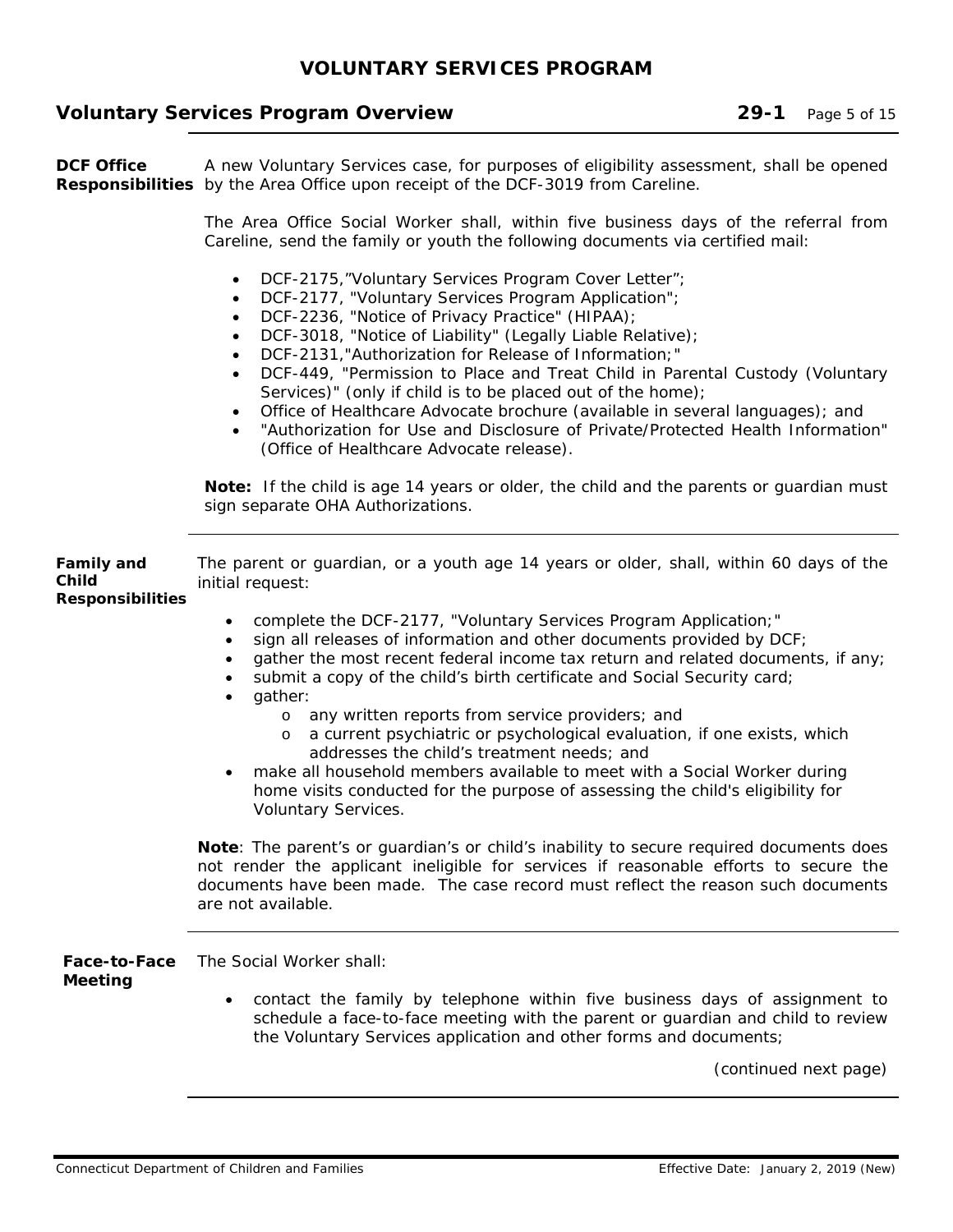# **Voluntary Services Program Overview 29-1 Page 6 of 15**

| Face-to-Face<br><b>Meeting</b><br>(Continued)         | inform the family that DCF will assist, upon request, with the application process,<br>including assistance when English is not the primary language spoken;<br>inform the family that it is their responsibility to submit a completed application<br>$\bullet$<br>packet within 60 days; and<br>provide the family with information regarding community resources for crisis<br>intervention services to ensure the safety of the child while the application is<br>pending.<br>The Social Worker shall ensure that each required form is properly completed and signed<br>by the parents, guardian or youth, as applicable.<br>Note: The family may be given additional time to secure documents not immediately |  |
|-------------------------------------------------------|---------------------------------------------------------------------------------------------------------------------------------------------------------------------------------------------------------------------------------------------------------------------------------------------------------------------------------------------------------------------------------------------------------------------------------------------------------------------------------------------------------------------------------------------------------------------------------------------------------------------------------------------------------------------------------------------------------------------|--|
|                                                       | available.                                                                                                                                                                                                                                                                                                                                                                                                                                                                                                                                                                                                                                                                                                          |  |
| <b>Time Frame</b><br>for<br>Submitting<br>Application | The parents or guardian, or child over 14 years of age, shall have 60 days from the date<br>of the DCF-3019 being sent from the Careline to the DCF Area Office to submit all<br>required documents. The time frame may be extended for up to 30 days at the discretion<br>of the Office Director or designee.                                                                                                                                                                                                                                                                                                                                                                                                      |  |
|                                                       | If the completed application and documents are not submitted within 60 days, the Social<br>Worker shall contact the family to determine whether they required further assistance to<br>complete the packet or wish to withdraw the application.                                                                                                                                                                                                                                                                                                                                                                                                                                                                     |  |
|                                                       | If the family decides to withdraw the application, then the Voluntary Services Social<br>Worker shall send a DCF-2179, "Withdrawal of Application" advising that the application<br>is withdrawn.                                                                                                                                                                                                                                                                                                                                                                                                                                                                                                                   |  |
| <b>DCF</b><br><b>Assessment</b><br>of Application     | The Social Worker shall complete a comprehensive eligibility assessment of the child<br>within 14 days of receipt of the completed DCF-3019 and related documentation which<br>shall include:                                                                                                                                                                                                                                                                                                                                                                                                                                                                                                                       |  |
|                                                       | collateral contacts with current and past service providers as appropriate;<br>a compilation and review of all available diagnostic, medical, educational and<br>social history material;<br>a review of the material with the DCF Regional Resource Group (RRG) consultant,<br>if appropriate;<br>arranging for additional evaluations if necessary;<br>٠<br>conducting CPS background checks for all adult household members;<br>an assessment of intimate partner violence or substance abuse issues in the<br>household; and<br>a discussion with the child and the parent or guardian about what services they<br>believe are appropriate for the child's needs.                                               |  |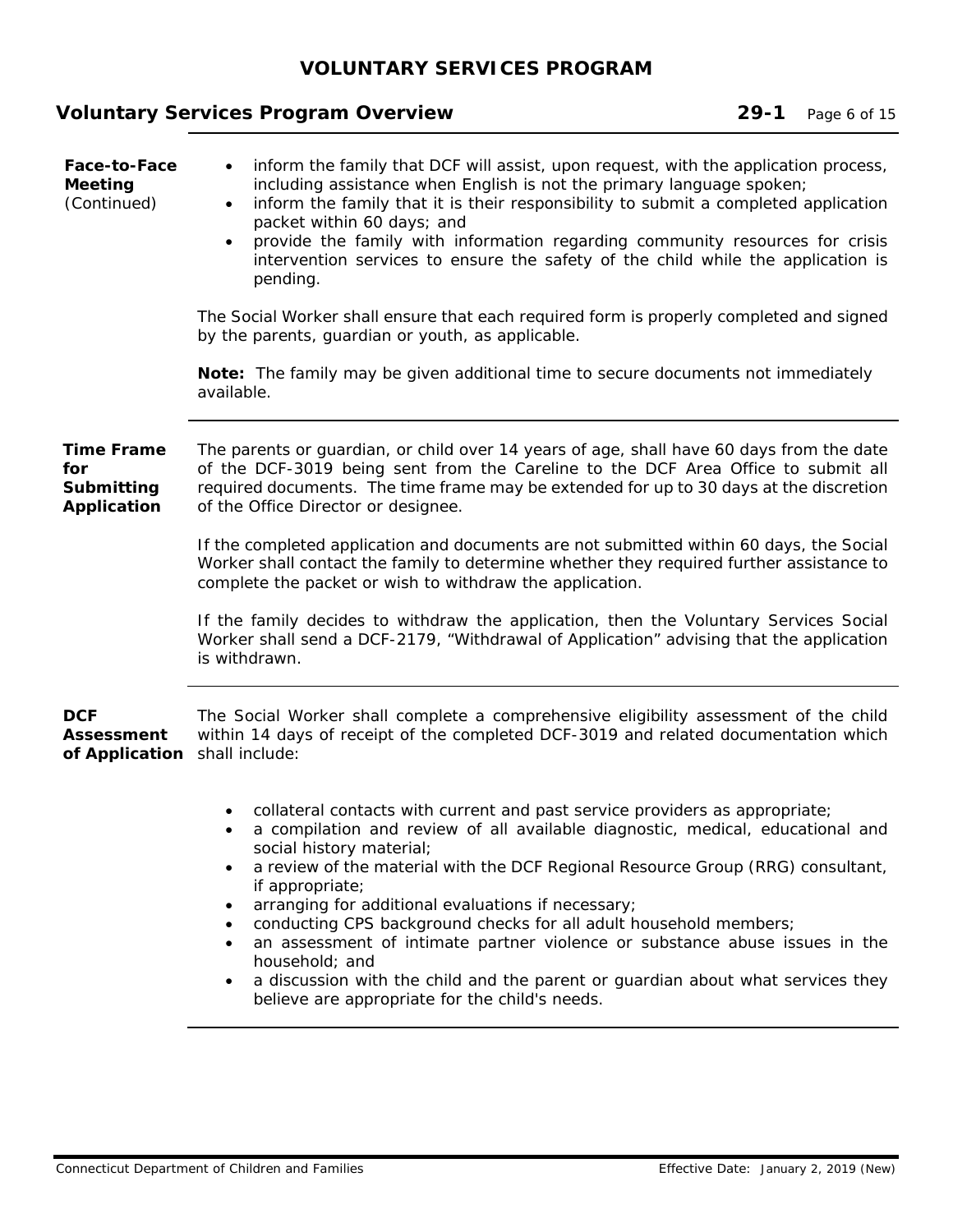# **Voluntary Services Program Overview 29-1 Page 7 of 15**

| Decision on<br>the                        | The Social Worker and Social Work Supervisor shall review the application materials to:                                                                                                                                                                                                                                                                                                                                                                                                     |
|-------------------------------------------|---------------------------------------------------------------------------------------------------------------------------------------------------------------------------------------------------------------------------------------------------------------------------------------------------------------------------------------------------------------------------------------------------------------------------------------------------------------------------------------------|
| <b>Application</b>                        | ensure the application addresses all eligibility requirements;<br>$\bullet$<br>ensure that all available documents have been gathered and all necessary<br>$\bullet$<br>releases have been signed;<br>determine the service needs of child and family;<br>$\bullet$<br>determine if required services are available to DCF;<br>make a final decision on whether or not to admit the child to the Voluntary<br>$\bullet$<br>Services Program, subject to approval by the Program Supervisor. |
|                                           | The Social Worker shall notify the parent or guardian of the child and the child, if he or<br>she is age 14 years or older, of the decision within five days.                                                                                                                                                                                                                                                                                                                               |
|                                           | If admission to the Voluntary Services Program is granted, the Social Worker shall send<br>the DCF-2178, "Voluntary Services Acceptance Letter," and document in the computer<br>system that the case is open for all services.                                                                                                                                                                                                                                                             |
|                                           | If admission into the Voluntary Services Program is denied, the Social Worker shall use<br>the DCF-3029, "Notice of Denial of Voluntary Services," which includes a short statement<br>regarding the reason for denial and information about the right to appeal the decision.                                                                                                                                                                                                              |
| a Report to<br><b>Careline is</b><br>Made | Protocol when An assessment shall take place regarding the appropriateness of Voluntary Services<br>when the child is the subject of a report accepted by the Careline either before or after<br>the request for Voluntary Services was made.                                                                                                                                                                                                                                               |
|                                           | The FAR or Intake team shall notify the Voluntary Services team within 24 hours of<br>receiving the report and a case conference shall be held within 30 days of receipt of the<br>report at Careline to assess the appropriateness of Voluntary Services.                                                                                                                                                                                                                                  |
|                                           | The conference shall be attended by the Voluntary Services Social Worker and<br>Supervisor, the FAR or Intake Social Worker and Supervisor, and the Program<br>Supervisor.                                                                                                                                                                                                                                                                                                                  |
|                                           | The conference shall determine whether the CPS case is likely to be transferred to<br>Ongoing Services or referred for FAR services or is likely to be closed.                                                                                                                                                                                                                                                                                                                              |
|                                           | If the case will be substantiated and transferred to Ongoing Services, Voluntary Services<br>shall cease or be denied. Existing cases may only be transferred if the criteria for<br>termination has been met. Notification of the denial or termination of Voluntary Services<br>shall be sent in accordance with this policy.                                                                                                                                                             |
|                                           | If the case will not be substantiated, or if the case will be substantiated but will not be<br>transferred, child protective services are not required and all other eligibility criteria are<br>met, Voluntary Services shall commence or continue.                                                                                                                                                                                                                                        |
|                                           | Note: Existing Voluntary Services shall continue to be delivered throughout the<br>investigation or assessment process if the Careline report is accepted after the child has<br>been deemed eligible for services.                                                                                                                                                                                                                                                                         |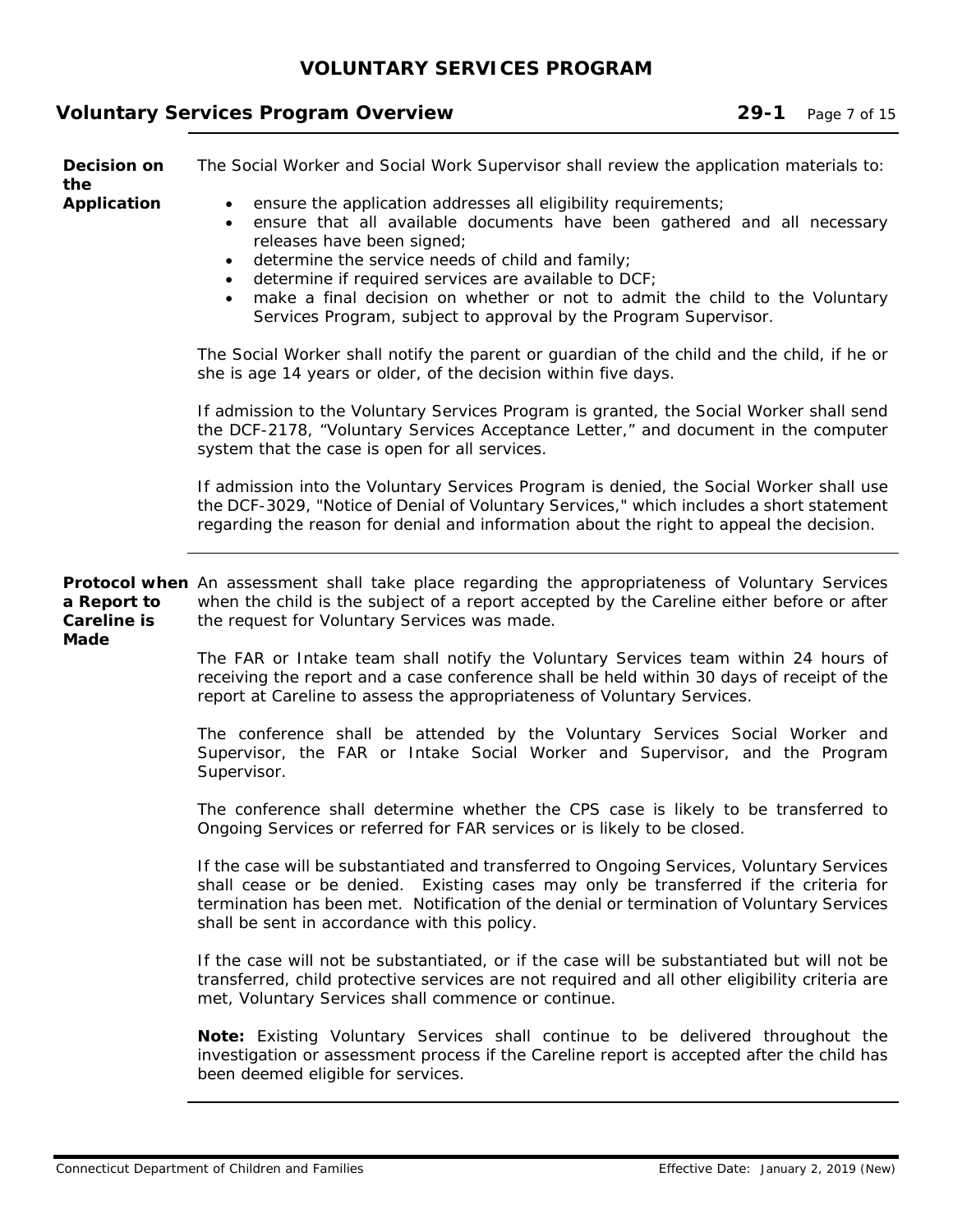# **Voluntary Services Program Overview 29-1 Page 8 of 15**

| <b>Waiver of</b><br>Requirement                   | The Area Office Director or designee, in the case of unusual circumstances, may waive<br>admission requirements and eligibility restrictions for the Voluntary Services Program.                                                                                                                                                                                                                                                                                                                                                                                                                                                                                    |  |
|---------------------------------------------------|---------------------------------------------------------------------------------------------------------------------------------------------------------------------------------------------------------------------------------------------------------------------------------------------------------------------------------------------------------------------------------------------------------------------------------------------------------------------------------------------------------------------------------------------------------------------------------------------------------------------------------------------------------------------|--|
| Notice of<br><b>Ineligibility</b><br>for Services | If the child is deemed by DCF to be ineligible for the Voluntary Services Program, the<br>parents or guardian and the child, if over the age of 14 years, shall be issued a DCF-<br>3029, "Notice of Denial of Voluntary Services," which provides the parents, guardian or<br>child with instructions for requesting an administrative hearing if they wish to contest<br>the decision.                                                                                                                                                                                                                                                                            |  |
| <b>Services</b><br>Provided                       | DCF may provide to all children who are found to be eligible for the Voluntary Services<br>Program any of the services offered, administered by, under contract with or otherwise<br>available to DCF.                                                                                                                                                                                                                                                                                                                                                                                                                                                              |  |
|                                                   | Case Planning The Social Worker shall, together with the child and family, develop a case plan outlining<br>the family and child's needs and the services to be offered by DCF to address those<br>needs.                                                                                                                                                                                                                                                                                                                                                                                                                                                           |  |
|                                                   | Cross reference: DCF Policy 20-1 "Case Planning"                                                                                                                                                                                                                                                                                                                                                                                                                                                                                                                                                                                                                    |  |
| Placement                                         | Any child admitted to DCF through the Voluntary Services Program may be placed in or<br>transferred to any resource, facility or institution within DCF or available to the<br>Commissioner.                                                                                                                                                                                                                                                                                                                                                                                                                                                                        |  |
|                                                   | At least ten days prior to the transfer, DCF shall provide written notice to the parent or<br>guardian or a child who is over age 14 of the intent to make a transfer. Written notice<br>may be waived by the parent or guardian or child.                                                                                                                                                                                                                                                                                                                                                                                                                          |  |
|                                                   | An emergency commitment of a child may be made to the Albert J. Solnit South<br>Children's Center - South Campus pursuant to Connecticut General Statutes §17a-502,<br>in which case prior written notification is not required.                                                                                                                                                                                                                                                                                                                                                                                                                                    |  |
|                                                   | The Social Worker shall, assisted by the Social Work Supervisor and the Regional<br>Resource Group (RRG) consultant, complete the DCF-469 to access placement services<br>on behalf of the child. Placement shall be made in accordance with the Office of Diversity<br>and Equity (ODE) protected classes guidelines, [including age, ancestry, color, gender<br>identity or expression, transgender, genetic information, veteran's status, intellectual<br>disability, learning disability, marital status, physical disability (including blindness),<br>national origin, race, religion, sex or sexual orientation] when considering the child's<br>placement. |  |
| Out-of-State<br><b>Placements</b>                 | The Interstate Compact Office shall be notified prior to any out-of-state placement. The<br>parent or legal guardian shall sign the ICPC 100A, "ICPC Request and Instructions Form."<br>If the child is placed out-of-state, contact and supervision shall be made by the institution<br>or agency where the child is placed, in conjunction with DCF.                                                                                                                                                                                                                                                                                                              |  |
|                                                   | Visitation shall occur quarterly.                                                                                                                                                                                                                                                                                                                                                                                                                                                                                                                                                                                                                                   |  |
|                                                   | <b>Cross Reference: DCF Policy 27-1 "Interstate Compacts"</b>                                                                                                                                                                                                                                                                                                                                                                                                                                                                                                                                                                                                       |  |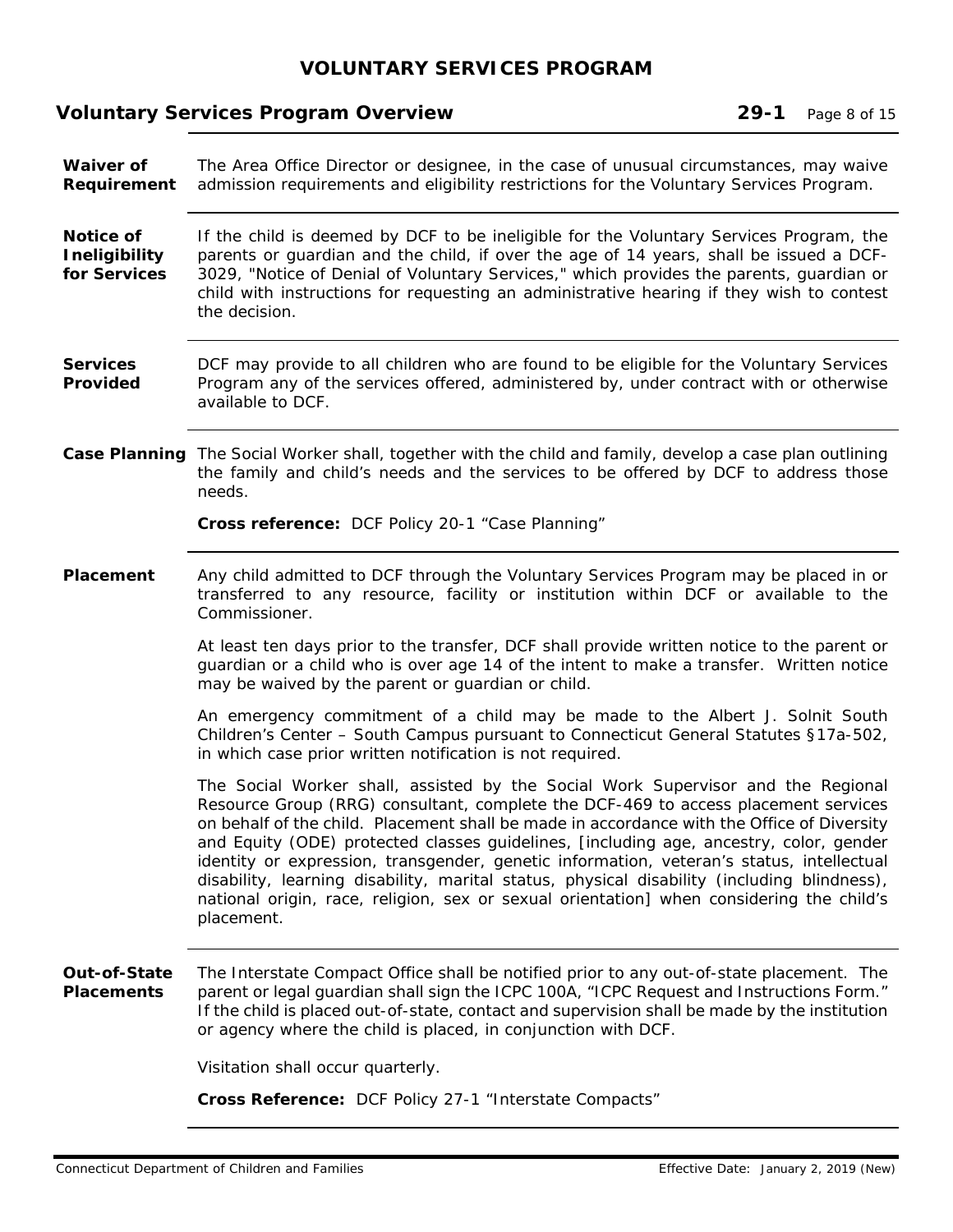#### **Voluntary Services Program Overview 29-1 Page 9 of 15**

**Community Services**  Services to be provided by DCF may include referral to and utilization of public and private community services as needed to carry out the case plan. These services may include in-home services provided by community providers such as home-based services and extended day services.

> **Cross reference**: DCF Policy 2-2 "Fiscal Services Division", DCF Policy 21-20, "Unique Service Expenditure Plans".

**Referral and Transition to DMHAS and DDS Referral to DDS:** The Voluntary Services Social Worker shall determine, in conjunction with the Regional Resource Group staff, whether a referral to the Department of Developmental Services (DDS} is appropriate for the child. This shall be done as soon as the Social Worker has an indication that the child may be developmentally disabled.

> The Social Worker shall assist the family with completing and submitting the DDS application and shall notify the RRG liaison that it has been submitted.

> The Social Worker shall coordinate with the RRG and DDS around transition planning to ensure that:

- DDS has information needed to plan for services;
- service providers and the probate court are notified; and
- the transition time frame is agreed upon;

**Referral to DMHAS:** At age 15 or older (if the child enters Voluntary Services after age 15) the RRG staff, in conjunction with the Social Worker, shall complete a screening to determine if the child may be appropriate for referral to the Department of Mental Health and Addiction Services (DMHAS).

The Social Worker, in coordination with the Regional Resource Group staff who is the liaison to DMHAS, shall complete a referral for DMHAS and submit it to the Office of Interagency Client Planning at DCF Central Office.

If the child is accepted for DMHAS Young Adult Services, the Voluntary Services Social Worker shall participate in transition and discharge planning with DMHAS prior to the child's 18th birthday to ensure that:

- DMHAS has current clinical information around which to plan for the child;
- a transition time frame is agreed upon;
- a Transition Action Plan meeting is held which shall include, at a minimum, the Social Worker, DMHAS, the child and, if appropriate, current service providers and family.

**Referrals to both agencies:** A child who is transitioning to DMHAS or DDS in accordance with the Memorandum of Understanding between DCF and those agencies must still receive the DCF-800 before termination of DCF services even if he or she agrees with the transfer to another agency.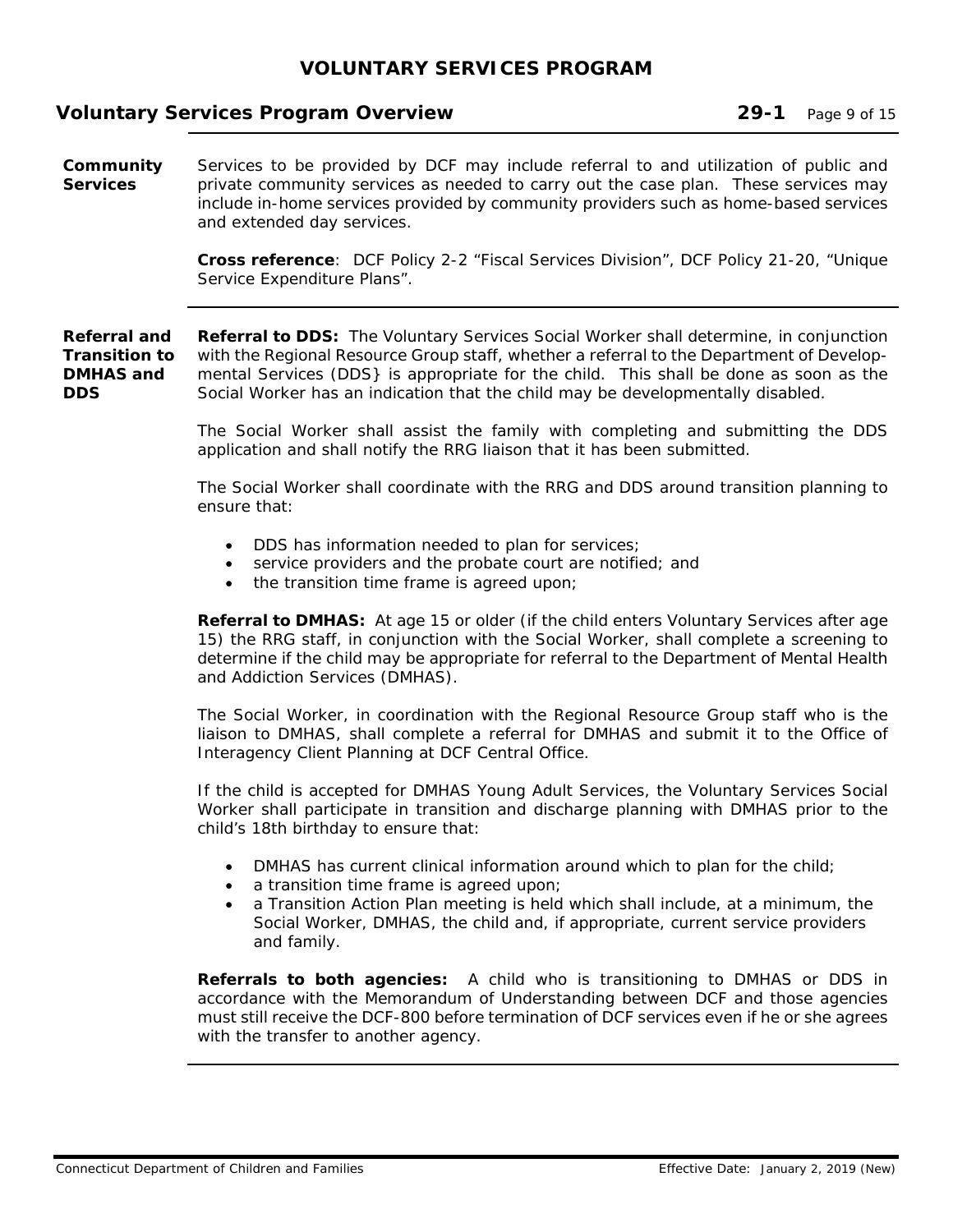|                                       | <b>Voluntary Services Program Overview</b>                                                                                                                                                                                                                                                                                                                    | $29 - 1$ | Page 10 of 15 |
|---------------------------------------|---------------------------------------------------------------------------------------------------------------------------------------------------------------------------------------------------------------------------------------------------------------------------------------------------------------------------------------------------------------|----------|---------------|
| Ongoing<br><b>Services</b>            | The Social Worker shall provide consultation to the child or parent or guardian in securing<br>services appropriate to the needs of the child.                                                                                                                                                                                                                |          |               |
|                                       | On a periodic basis, the Social Worker shall evaluate the progress of the child and plan<br>for the termination of DCF's services or return of the child to the parents/quardian.                                                                                                                                                                             |          |               |
| <b>Visitation</b><br><b>Standards</b> | Once the case is accepted for services, the Social Worker shall make a minimum of one<br>home visit a month with the child, parent or guardian and any other siblings in the home.                                                                                                                                                                            |          |               |
|                                       | If the child is in placement, the Social Worker shall visit him or her once a month, while<br>also maintaining monthly contact with the parent or guardian and any other siblings in<br>the home. This monthly contact may include, but is not limited to the following:                                                                                      |          |               |
|                                       | telephone contact;<br>$\bullet$<br>meeting at placement facility; and<br>home visit.                                                                                                                                                                                                                                                                          |          |               |
| <b>Collateral</b><br>Contacts         | The Social Worker shall:<br>maintain a minimum of once a month phone contact with the primary service<br>$\bullet$<br>provider;<br>attend meetings with other community service providers as necessary; and<br>$\bullet$<br>maintain contact with all service providers for the parent and guardian and any<br>$\bullet$<br>other siblings in the home.       |          |               |
|                                       | As appropriate, the Social Worker shall convene teamings specific to the child for<br>treatment and discharge planning purposes.                                                                                                                                                                                                                              |          |               |
|                                       | <b>Cross Reference:</b> DCF Policy 21-2, "Child and Family Permanency Teaming"                                                                                                                                                                                                                                                                                |          |               |
| <b>Education</b><br>Contacts          | For a child placed in a residential facility, the Social Worker shall remain in<br>communication with the educational component of the facility. However, educational<br>planning for the child is not the responsibility of DCF. The Social Worker may attend the<br>PPT at the request of the parents to provide support, not as the guardian of the child. |          |               |
| <b>Health</b><br><b>Information</b>   | The Social Worker shall be responsible for documenting identified medical or dental<br>issues for all children within the household.                                                                                                                                                                                                                          |          |               |
| <b>Discharge</b><br>Plan              | When a child is discharged from a facility, being transitioned out of a treatment program<br>or is otherwise terminated from services, the Social Worker shall formulate,<br>collaboratively with the child and family, a discharge plan to assist in transitioning the<br>child out of DCF services.                                                         |          |               |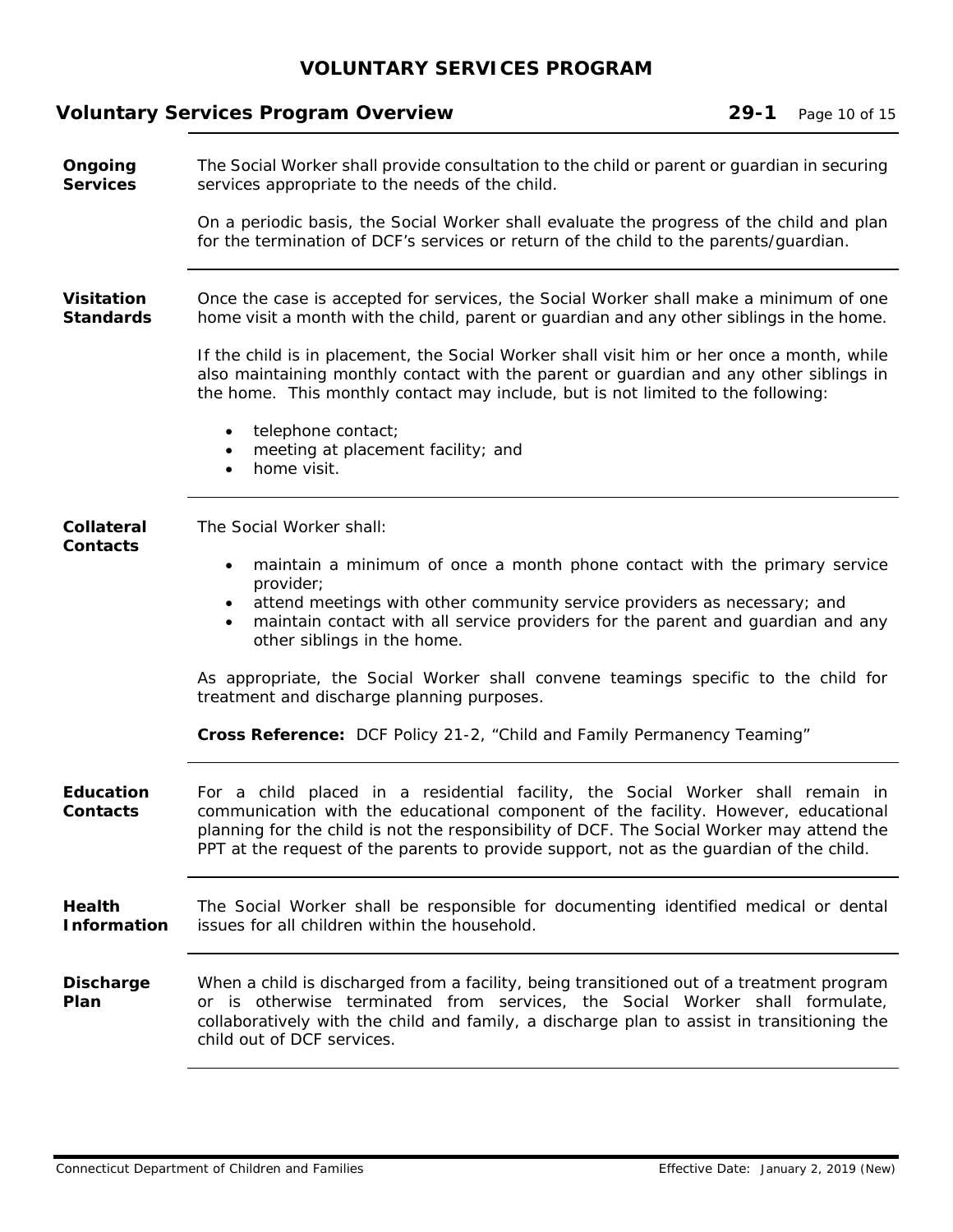# **Voluntary Services Program Overview 29-1** Page 11 of 15

| <b>Review</b>                                                            | <b>Probate Court</b> Within one hundred and twenty (120) days after admitting a child to the Voluntary<br>Services Program, the Social Worker shall petition the Probate Court for a determination<br>as to whether continuation in the Voluntary Services Program is in the best interest of<br>the child and if the case plan is appropriate.                                                                                                                                                                                                                                                                                                                                                  |
|--------------------------------------------------------------------------|--------------------------------------------------------------------------------------------------------------------------------------------------------------------------------------------------------------------------------------------------------------------------------------------------------------------------------------------------------------------------------------------------------------------------------------------------------------------------------------------------------------------------------------------------------------------------------------------------------------------------------------------------------------------------------------------------|
|                                                                          | For any child in placement, the Social Worker shall file a petition for review of<br>permanency plan on an annual basis.                                                                                                                                                                                                                                                                                                                                                                                                                                                                                                                                                                         |
|                                                                          | Cross Reference: DCF Policy 6-7-5, "Probate Courts: Voluntary Services Review".                                                                                                                                                                                                                                                                                                                                                                                                                                                                                                                                                                                                                  |
| <b>Request for</b><br><b>Termination</b><br>by the Parent<br>or Guardian | DCF shall terminate the admission of any child under the age of 14 years within 15<br>calendar days after receipt of a written request for termination from a parent or guardian,<br>unless prior to the expiration of that time, DCF has sought and received an Order of<br>Temporary Custody from the Superior Court.                                                                                                                                                                                                                                                                                                                                                                          |
| <b>Request for</b><br><b>Termination</b><br>by Child                     | DCF shall, upon receipt of a written request for termination from a child age 14 years or<br>older, convene a conference with the child and all interested parties to address the child's<br>reasons for seeking termination.                                                                                                                                                                                                                                                                                                                                                                                                                                                                    |
|                                                                          | Note: The termination must be granted within ten (10) calendar days unless, prior to the<br>expiration of that time, DCF has sought and received an Order of Temporary Custody<br>from the Superior Court.                                                                                                                                                                                                                                                                                                                                                                                                                                                                                       |
| <b>Termination</b><br>Initiated by                                       | DCF may terminate the admission of any child admitted to the Voluntary Services<br>Program if it is determined that:                                                                                                                                                                                                                                                                                                                                                                                                                                                                                                                                                                             |
| <b>DCF</b>                                                               | the child and his or her family have been provided services according to the case<br>$\bullet$<br>plan, can no longer benefit from continued provision of services, and/or have<br>sufficiently achieved treatment goals;<br>the child or parent or guardian is not cooperating with the case plan as agreed<br>$\bullet$<br>upon by DCF and the child and parent or guardian;<br>the child no longer meets the eligibility criteria; or<br>$\bullet$<br>the parent or guardian of the child has failed, neglected or refused to contribute<br>$\bullet$<br>to the support of the child as required.                                                                                             |
| Notice of<br><b>Termination</b><br>Initiated by<br><b>DCF</b>            | DCF shall discharge the child after giving 10 calendar days' notice to the parent or<br>guardian or child age 14 years or older in their preferred language. If a hearing has been<br>held in Probate Court prior to the child's discharge, DCF shall give the Probate Court<br>notice of the child's termination from the program. If the child is in the process of<br>transitioning to DDS or DMHAS, the Social Worker shall give the relevant agency written<br>notice of its intent to terminate Voluntary Services as soon as practicable so that the<br>other agency can provide necessary services.<br>Notification shall be provided utilizing the DCF-800, "Notice of Proposed Denial, |
|                                                                          | Suspension, Reduction, or Discontinuance of DCF Benefits".                                                                                                                                                                                                                                                                                                                                                                                                                                                                                                                                                                                                                                       |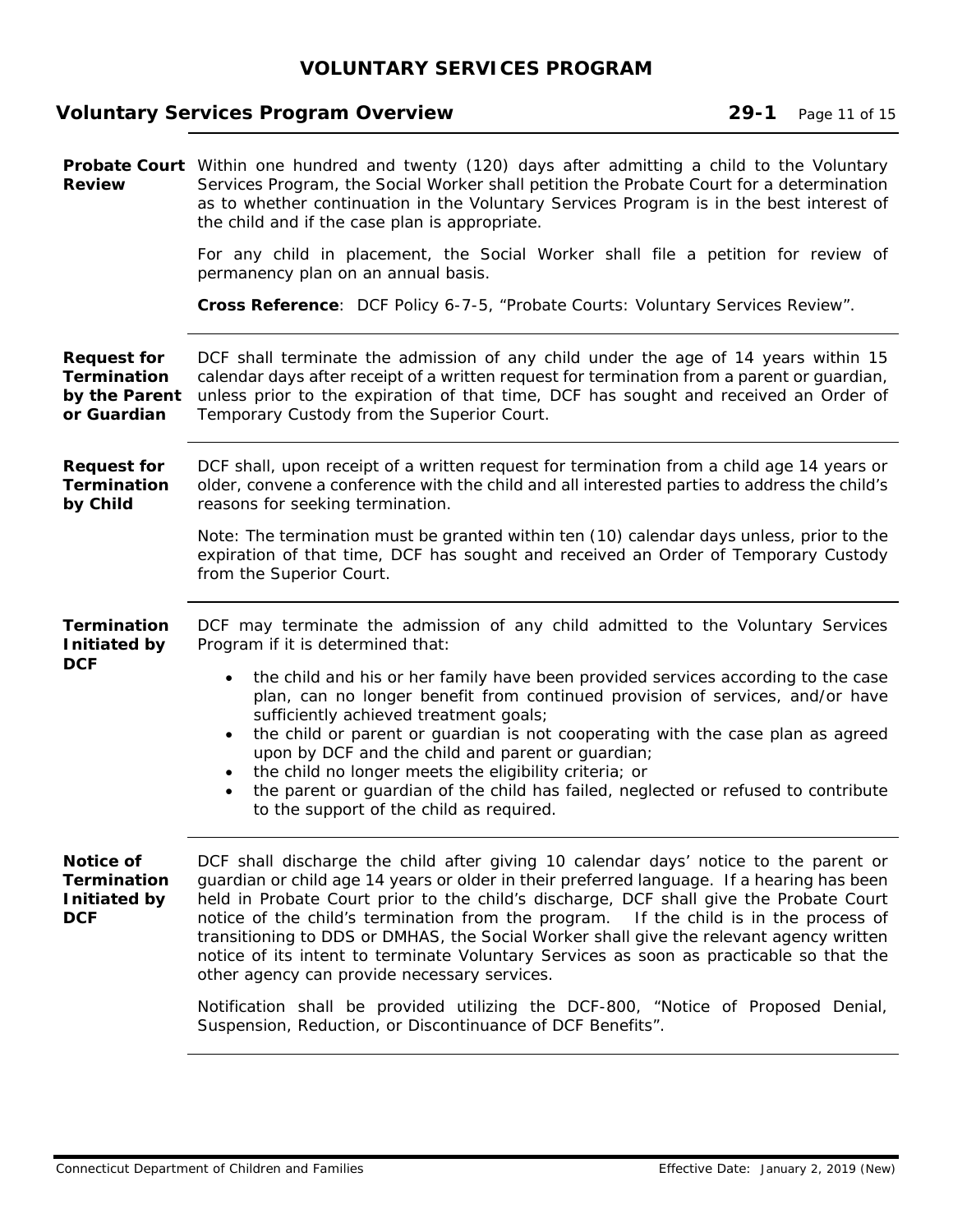# **Voluntary Services Program Overview 29-1** Page 12 of 15

| or Judicial<br>Relief                                   | Administrative Any parent, guardian or child, if 14 years old or older, who disagrees with DCF's decision<br>to terminate voluntary services may:                                                                                                                                                                                                                                                                                                                                                                         |  |
|---------------------------------------------------------|---------------------------------------------------------------------------------------------------------------------------------------------------------------------------------------------------------------------------------------------------------------------------------------------------------------------------------------------------------------------------------------------------------------------------------------------------------------------------------------------------------------------------|--|
|                                                         | request a DCF administrative hearing; or<br>request a hearing before the Probate Court.                                                                                                                                                                                                                                                                                                                                                                                                                                   |  |
|                                                         | The Probate Court shall determine whether services may be discontinued by reviewing<br>whether the termination was in accord with the applicable regulations adopted by the<br>Commissioner.                                                                                                                                                                                                                                                                                                                              |  |
|                                                         | Legal reference: Conn. Gen. Stat. §17a-11(i).                                                                                                                                                                                                                                                                                                                                                                                                                                                                             |  |
| Continuation<br>of Services<br>Pending<br><b>Review</b> | If the parent or guardian or child age 14 years or older seeks administrative or judicial<br>review of DCF's decision to terminate voluntary services, within 10 days of the<br>notification, DCF shall continue to provide services until the administrative hearing<br>officer or Probate Court has decided that termination is appropriate.                                                                                                                                                                            |  |
| <b>Transition</b><br>Plan                               | If voluntary services are being terminated due to the age of the child, DCF shall provide<br>a plan for the transition of the child from the Voluntary Services Program.                                                                                                                                                                                                                                                                                                                                                  |  |
|                                                         | A child shall be eligible to participate in the Voluntary Services Program until he or she<br>reaches his or her 21st birthday if DCF determines that the child will benefit from further<br>care and support from DCF, and as long as:                                                                                                                                                                                                                                                                                   |  |
|                                                         | • application was made prior to the child's 18th birthday; and<br>• all other criteria for the program continue to be met.                                                                                                                                                                                                                                                                                                                                                                                                |  |
|                                                         | A child who has been in placement and has been enrolled in Title XIX Medicaid or state-<br>funded medical coverage, shall be referred to the Department of Social Services for<br>screening for on-going eligibility at the time that the placement ends. This referral shall<br>be made by the Medical Assistance Unit. The child and the child's parents shall be<br>responsible for completing any required application or for providing required<br>documentation to DSS in order for this screening to be completed. |  |
|                                                         | Children who have remained at home, but have enrolled in state-funded medical<br>coverage by special approval shall not be referred to DSS for screening for ongoing<br>eligibility once that special approval is discontinued. It is the responsibility of the child<br>and the child's parents to initiate this screening with DSS.                                                                                                                                                                                     |  |
|                                                         | If voluntary services are being terminated due to reasons other than age, the Social<br>Worker shall work collaboratively with the child and parent or guardian for discharge<br>planning by:                                                                                                                                                                                                                                                                                                                             |  |
|                                                         | developing a discharge plan outlining any services identified for the child after<br>termination from the program; and<br>discussing the discharge plan with the child and family in a conference to be held<br>30 days prior to termination from the program.                                                                                                                                                                                                                                                            |  |
|                                                         |                                                                                                                                                                                                                                                                                                                                                                                                                                                                                                                           |  |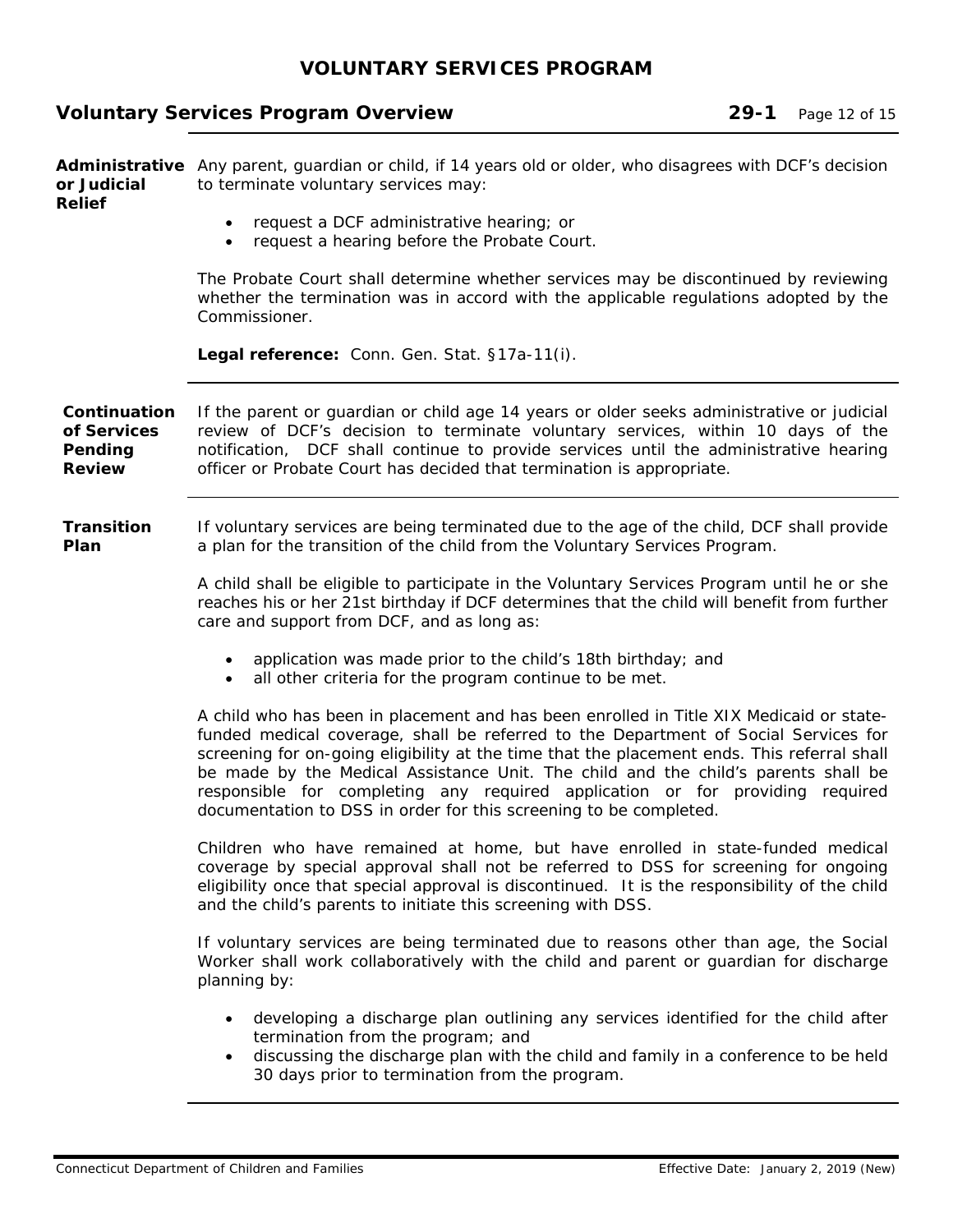# **Voluntary Services Program Overview 29-1** Page 13 of 15

| <b>Financial</b><br>Contribution<br>by Parent                                 | The Department of Children and Families shall refer those parents who are deemed<br>capable of contributing to the cost of Voluntary Services to DCF of Administrative<br>Services Bureau of Collections.                                                                                                                                                                                             |
|-------------------------------------------------------------------------------|-------------------------------------------------------------------------------------------------------------------------------------------------------------------------------------------------------------------------------------------------------------------------------------------------------------------------------------------------------------------------------------------------------|
|                                                                               | Legal reference: Conn. Gen. Stat. §4a-12.                                                                                                                                                                                                                                                                                                                                                             |
|                                                                               | Legal Liability Relative (LLR), for purposes of this policy, means the adoptive parents or<br>biological parents of a child under the age of 18 who is receiving or has received care or<br>treatment from DCF of Children and Families.                                                                                                                                                              |
|                                                                               | Legal guardians are not considered Legally Liable Relatives and are not<br>Note:<br>responsible for any portion of the costs associated with the Voluntary Services Program.                                                                                                                                                                                                                          |
| <b>Assessment</b><br>of Parent as<br><b>Legally Liable</b><br><b>Relative</b> | After a parent has presented the income tax return information required as part of the<br>application process, the Social Worker shall follow the procedures set forth in Policy 2-2,<br>"Fiscal Services Division" regarding Legally Liable Relatives.                                                                                                                                               |
| Parent's<br><b>Refusal to</b><br>Cooperate<br>with<br>assessment              | If the parents refuse to provide the required financial information or refuse to sign the<br>DCF-3018 per the required timeframe for submitting the application, the Social Worker<br>shall refer the matter to the Voluntary Services Program Supervisor who shall attempt<br>to work with the parent to access required information.                                                                |
| for liability                                                                 | If the parent still refuses, the Program Supervisor shall inform the parent that DCF cannot<br>open a Voluntary Services case and must deny the application. Before closing the<br>Voluntary Services case, however, the Program Supervisor shall conduct an assessment<br>to determine whether circumstances exist to refer the case for Family Assessment<br>Response or child protective services. |
|                                                                               | Note: If the Program Supervisor determines that the Voluntary Services application must<br>be denied, the DCF-3029, "Notice of Denial of Voluntary Services," shall be issued within<br>five business days of the decision.                                                                                                                                                                           |
| If Parent is                                                                  | If it is determined that the parent may be legally liable for the payment of some Voluntary<br>Legally Liable Services expenses, the Social Worker shall inform the parent.                                                                                                                                                                                                                           |
|                                                                               | DAS-BCS shall bill and collect from the legally liable relative.                                                                                                                                                                                                                                                                                                                                      |
| If Parent is<br><b>Not Legally</b><br>Liable                                  | If it is determined that the parent(s) is not currently legally liable, the Social Worker shall<br>inform the family. The income tax and other financial documents shall be returned to<br>the parent. The original DCF-3018 shall be filed in the child's case record in the event<br>that the parent's income or assets increase significantly.                                                     |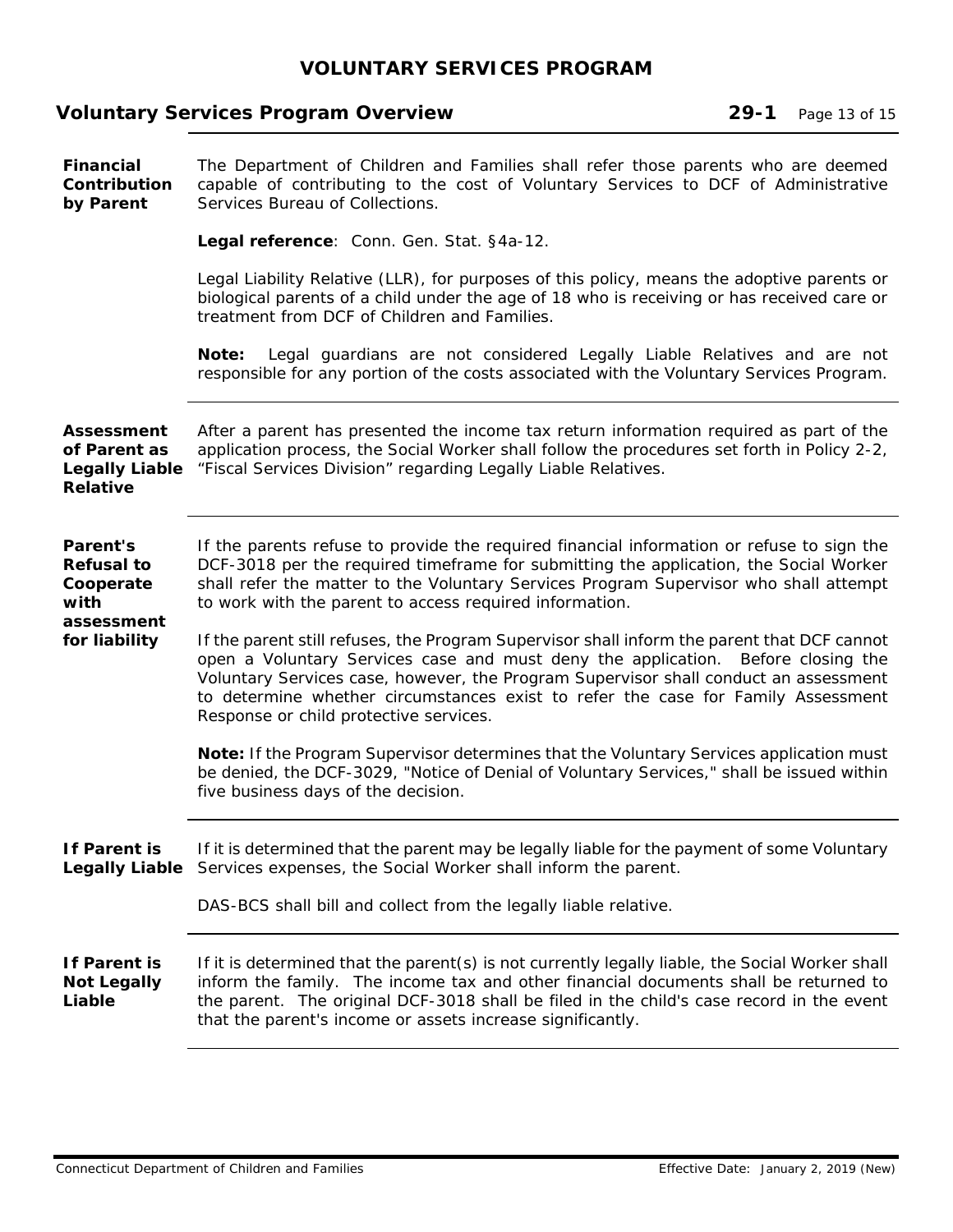#### **Voluntary Services Program Overview 29-1 Page 14 of 15 and 15 and 29-1 Page 14 of 15 and 15 and 29-1 and 29-1 page 14 of 15 and 20 and 20 and 20 and 20 and 20 and 20 and 20 and 20 and 20 and 20 and 20 and 20 and 20 and 20**

Parent who is If the parent/guardian is receiving a DCF subsidy on behalf of a child for whom Voluntary **Receiving a DCF Subsidy**  Services is sought, and a plan for out-of-home placement is formulated, the monthly subsidy payment may be suspended or reduced for the period of time the child is placed out of the home.

> When a placement date has been set, the Social Worker shall notify the DCF Central Office Subsidy Unit. The Subsidy Unit shall contact the recipient of the subsidy to assess the ongoing contribution being made. If the subsidy is modified, the Subsidy unit shall issue a DCF-800, "Notice of Proposed Denial, Suspension, Reduction Or Discontinuation Of Department Of Children And Families Benefits."

> If the parent/guardian objects to the reduction or suspension of the subsidy, he or she may request an administrative hearing.

**Cross Reference:** DCF Policy 6-5, "Administrative Hearings".

If the parent agrees to the reduction or suspension of the subsidy, the Central Office Subsidy Unit shall secure a signed copy of the DCF-800A, "Client's Agreement To Suspend, Reduce Or Terminate Department Of Children And Families Benefits" and provide a copy to the Social Worker. The Central Office Subsidy Unit shall also notify the DCF Fiscal Services Division so that the amount of the subsidy may be entered as an offset against any parental liability for contribution.

When the child returns to the home, the Social Worker shall immediately notify the Central Office Subsidy Unit so that the subsidy can be reinstated if applicable.

**Referral to OHA**  Receipt of the DCF-3019 marks the beginning of OHA's involvement in the DCF Voluntary Services process.

**Insurance Denial and**  If a healthcare plan or HUSKY/Medicaid claim is denied, OHA shall work directly with the parents or guardian to file an appeal.

> If payment for services is needed during the appeal process, the DCF Area Office may pay for the services until a decision is reached on the appeal. The DCF Social Worker shall work with the Social Work Supervisor or Program Supervisor to arrange DCF payment. OHA shall be notified by the DCF Social Worker or DCF Health Advocate when DCF funding has been initiated.

> If the parent or guardian declines to appeal a denial of treatment or service, the Social Work Supervisor or Program Supervisor shall meet with the parent or guardian in an effort to gain compliance. OHA will notify the Social Worker if a parent or guardian declines to appeal.

**Appeal**